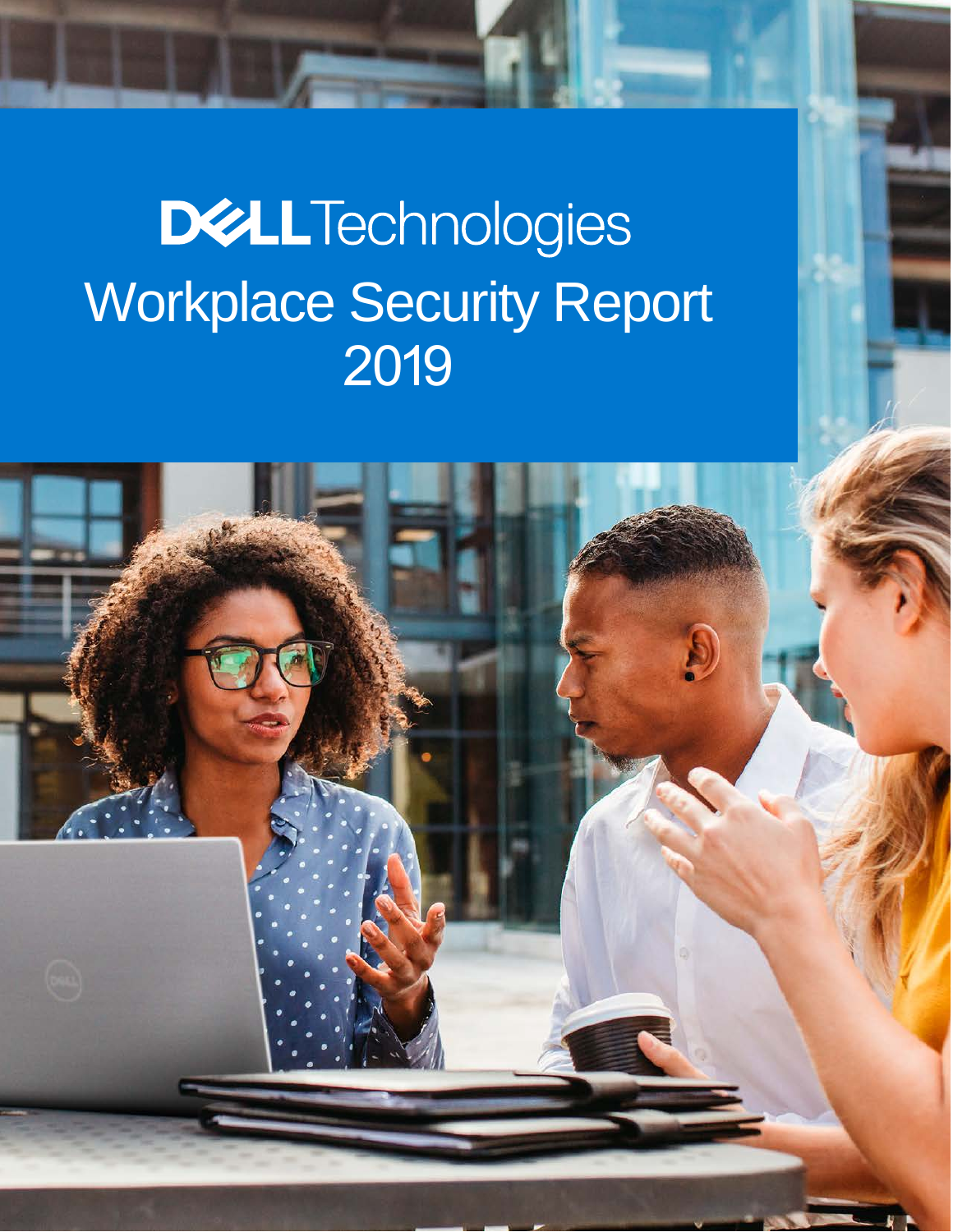# **Introduction**

Corporate data breaches are on the rise as hackers evolve their tactics to compromise systems, endpoints and individuals to steal valuable information. Organizations are deploying more user devices, public cloud infrastructure and connected Internet of Things devices in an effort to transform with the digital economy, resulting in more vulnerability points than ever.

A cybersecurity attack can not only tarnish a company's reputation and break the trust of employees, customers, and shareholders, but the subsequent downtime to contain and remediate the issue can result in both significant financial and productivity losses and affect future business.

From March 2018 to March 2019, Dell Technologies conducted several independent studies, covering more than 4,600 global executives and managers, 2,200 global IT decision makers, 12,086 global high school and college students, and 1,050 full-time employed adults in the U.S. The purpose of these studies was to understand the state of corporate data protection and digital transformation strategies, as well as how the current and future workforce views security from the ground up.

The **Dell Technologies Workplace Security Report** examines the trends and insights revealed across these studies, highlighting the security challenges facing organizations and the workforce today. We believe you'll find this information helpful as you embark on or continue your digital transformation journey, from security and IT professionals tasked with safeguarding data to managers and business leaders responsible for employee development and company growth.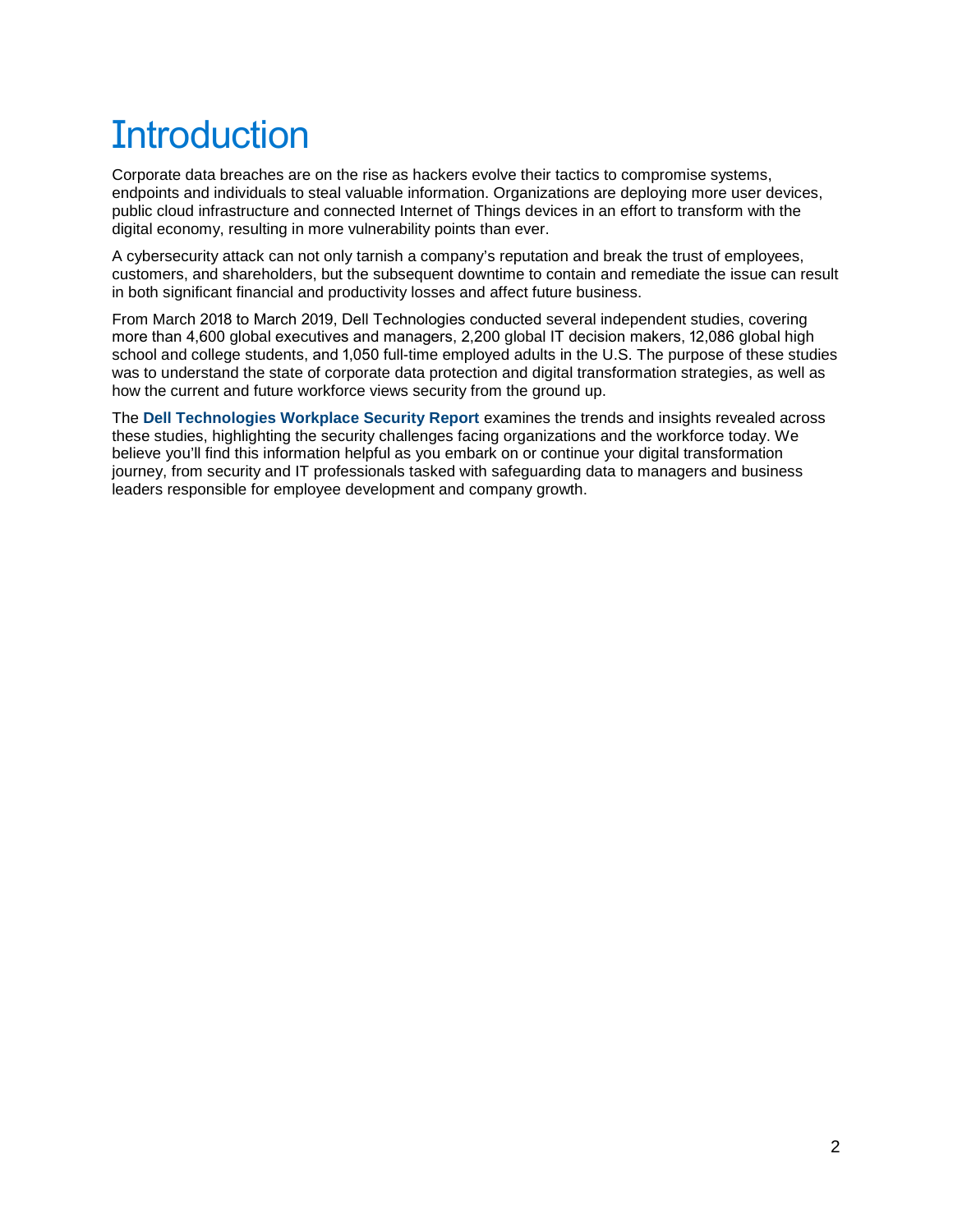# Key Findings

### Business Leaders Show Low Confidence in Corporate Data Security

Global organizations are now managing a greater volume of data than ever. On average, businesses managed 9.70 petabytes of data in 2018 – up from just 1.45 petabytes in 2016, according to the Global Data Protection Index.[\\*](#page-7-0) They are also highly aware of its value. However, these companies are challenged with properly protecting it from an ever-increasing amount of threats – from malicious cyberattacks to natural disasters to disgruntled employees.

Adding to that, global business leaders have little confidence in their companies' abilities to maintain the security and privacy of employee, business and customer information. In fact, the Dell Technologies Digital Transformation

<span id="page-2-1"></span>**29%** of global executives do not trust their organization to protect their data as an employee

Index found that nearly one in three global business leaders (29 percent) do not trust their organization to protect their data as an employee, and even more (33 percent) said they do not trust their organization to protect customer data.[†](#page-7-1) Almost half (49 percent) believe their organization will struggle to prove it's trustworthiness within the next five years. [†](#page-2-0)

#### **"Recognizing the value of data is the first step to protecting and harnessing the data that drives human progress."**

Beth Phalen, President, Data Protection Division, Dell EMC

<span id="page-2-0"></span>This perception circles the globe. In the Americas, 28 percent of executives are not confident in their organization's ability protect employee data from bad actors with distrust highest among business leaders in Argentina (34 percent) and the U.S. (33 percent). [†](#page-2-0) The EMEA region showed a similar 28 percent rate of distrust with Belgium (38 percent) and France (37 percent) reporting the highest levels among executives[.†](#page-2-0) Asia Pacific, Japan and China (APJC) showed the highest level of distrust among the regions at 33 percent with South Korea (51 percent) outpacing every other country other than Singapore (42 percent). [†](#page-2-0)



The increased amount of data and its importance to business operations are also increasing the value of corporate data to hackers, making this lack of confidence even more alarming. In the event of a destructive cyberattack, only 35 percent of global IT decision makers are very confident that their organization could reliably recover all business-critical data and only 16 percent believe that their current data protection solutions will be able to meet all future business challenges[.\\*](#page-2-1)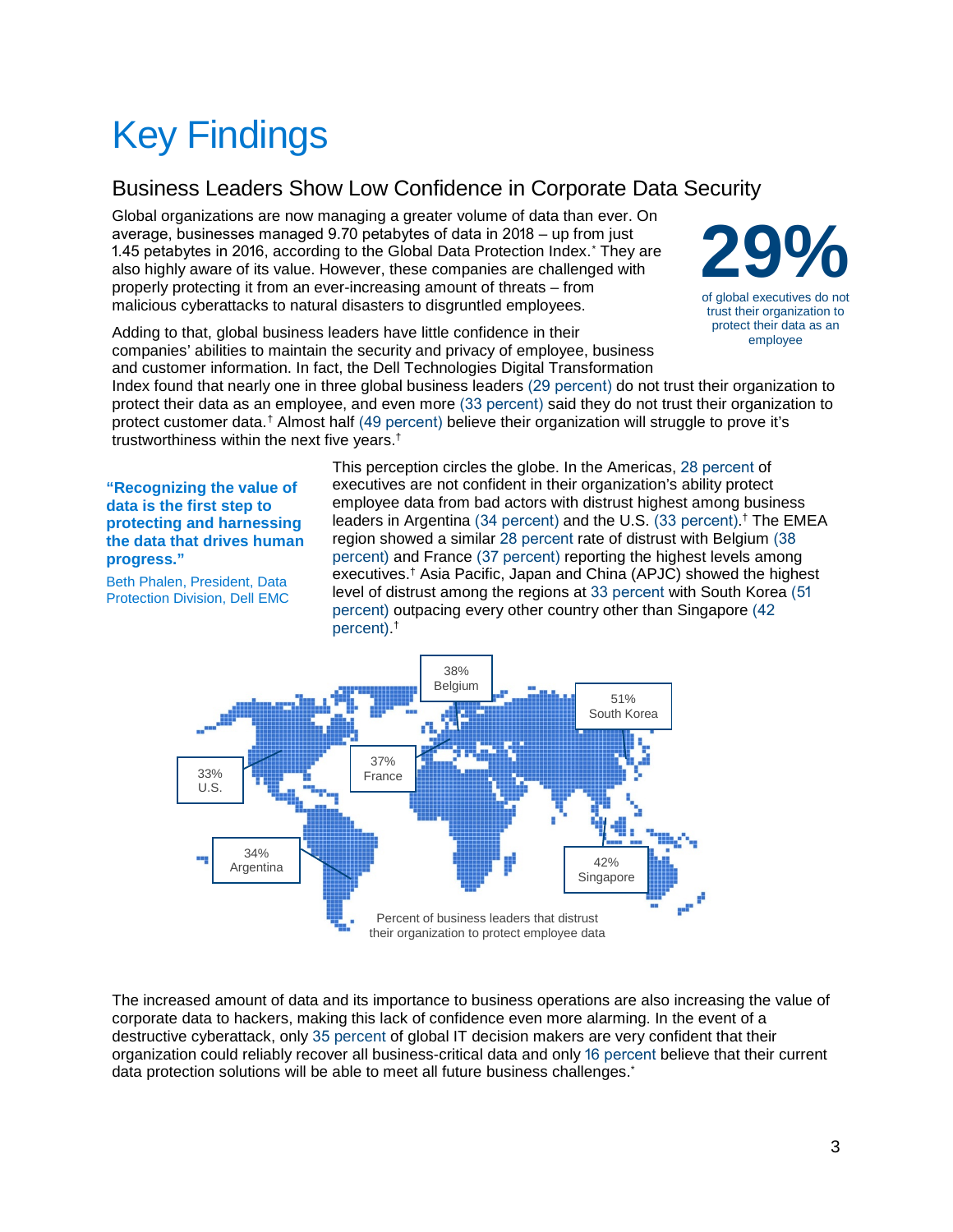This is quickly becoming a focal point as regulation compliance was ranked in the top three data protection challenges by 41 percent of respondents[.\\*](#page-2-1)

Moreover, only 35 percent felt very confident that their organization's current data protection infrastructure and processes are compliant with regional regulations. That sentiment is beginning to translate into reality as 12 percent of respondents whose organization experienced data loss or unplanned downtime in the past 12 months reported paying punitive fines as a result. [\\*](#page-2-1)

This low confidence from business and IT decision makers demonstrates that organizations must make investing in future-ready data protection and privacy solutions a high priority. Yet many data breaches start from targeting individuals specifically. With a new generation entering the workforce, organizations are facing a whole new level of risk.

### Gen Z Unsure of Workplace Security Best Practices

Gen Z could represent 20 percent of the global workforce by 2020, according to the Dell Technologies Gen Z Study.[‡](#page-7-2) As organizations begin to integrate these digital natives into the workforce, they must understand their unique attitudes toward security and react accordingly.

This age group is extremely tech savvy and grew up in the social media era armed with smartphones and an array of cloud-based apps. Luckily, they also understand the importance of data security. Nearly three in four Gen Zers (73 percent) globally rank their data security as a high priority, and nearly all (95 percent) are careful about what they post to social media because they believe it could impact their future careers[.‡](#page-3-0)

<span id="page-3-0"></span>

However, many still aren't confident about the best ways to keep their data safe, which could translate to a significant risk to future employers. In fact, nearly half of Gen Z (46 percent) rate their cybersecurity skills as "not good" to "just ok.["‡](#page-3-0)

However, Gen Z are interested in improving their cybersecurity skills. Twenty-two percent report wanting to make more of an effort to protect their data, but they are unsure how to address it[.](#page-3-0)<sup>‡</sup>



### **Gen Z's Efforts to Protect Personal Data**

When asked about future employers, a mere 11 percent of Gen Z think companies prioritize cybersecurity skills, and nearly two in five (39 percent) report that they want to ensure technology is used appropriately[.](#page-3-0) ‡ This offers a good lesson to organizations: they must prioritize cybersecurity education immediately when this generation joins the workforce.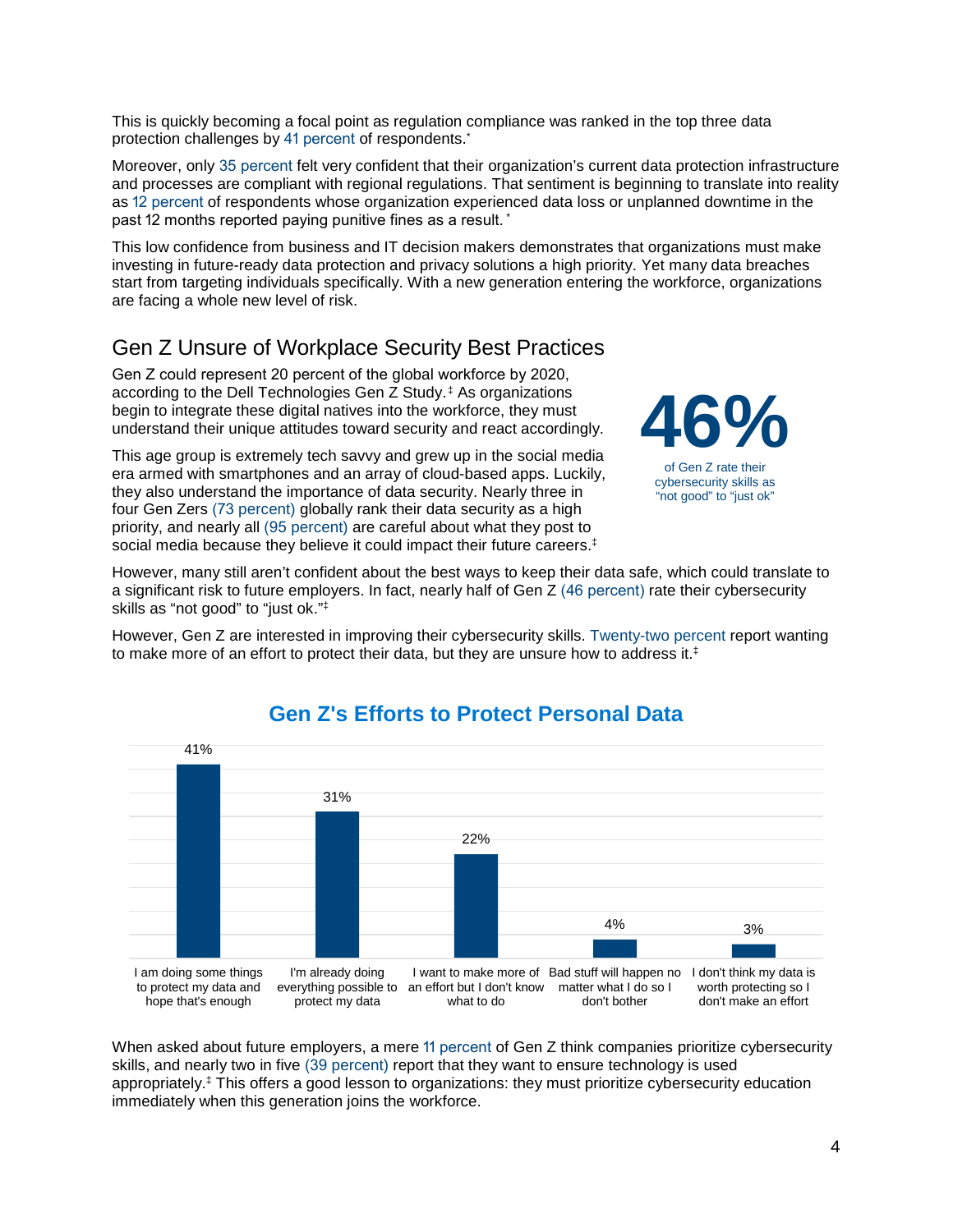But it's not just about teaching Gen Z cybersecurity best practices – it's also about the protection tools available to them. Luckily, Gen Z are already accustomed to biometrics, having used fingerprint readers and facial recognition technology throughout their lives on smartphones and are primed to embrace these technologies as they enter the workforce, giving them the potential to drive changes across the IT organization.

### Organizations Slow to Deploy Devices with Advanced Device Security

Aside from smartphones, advanced device security features like biometric fingerprint readers, facial recognition and multifactor authentication are readily available on mainstream business laptops, offering users more secure ways to access their devices and apps than easily compromised passwords.

Without powerful security features, workers are forced to create, remember and regularly change strong passwords to access their laptops and apps. As the Dell Biometric Usage Survey found, this age-old practice is "annoying" to 88 percent of workers, causing many to exhibit poor security behavior such as writing passwords on sticky notes, using their name or meaningful numbers in passwords, or accessing personal social media accounts from corporate-issued devices.[§](#page-7-3)



Interest in biometric security features is high among those who do not currently have the feature on their work PCs, with 64 percent saying they would use such features if they were available and 79 percent agreeing that having security features built into their business PCs help keep company data safe.<sup>§</sup>

**"Security is a critical concern especially among mid-market organizations as they face myriad threats to their business assets, corporate data and customer information. They're seeing an increasing need for enterprisegrade protection without the added complexity and cost of larger-business solutions, making built-in biometric security on laptops an easy and effective choice."**

Brett Hansen, VP & GM, Client Software and Security Solutions, Dell

<span id="page-4-0"></span>Businesses globally understand the benefits of strong security features, with nearly half (49 percent) reporting that they are building security and privacy into their fleets of end-user devices, applications and algorithms[.§](#page-4-0) Notably, emerging markets (54 percent) are ahead of developed markets in this area (45 percent)[.](#page-4-0) §

However, these initiatives may be not be happening as quickly as businesses might want. Fewer than one in five full-time working adults in the U.S. (17 percent) say they currently have biometric authentication on their work PCs[.§](#page-4-0) In the U.S., employees at mid-market businesses – those with 100 to 499 employees – have the most PCs with biometric security (23 percent), with eight in 10 (78 percent) reporting they use the feature. Comparably, although fewer staff at large businesses with more than 500 employees report having biometric security (15 percent), usage is even higher at 82 percent. [§](#page-4-0)

Organizations can learn from these insights. As device refresh cycles arise, businesses should consider configuring

technologies, like fingerprint readers, across their device deployments for enhanced security. But organizations won't reap the benefits of this advanced technology if employees don't have these features enabled and aren't educated on how to use them. Not giving employees the tools and resources they need to keep critical data secure can lead to larger problems for the organization.

### Privacy and Security Concerns are Top Barrier to Digital Transformation

If organizations do not act to improve upon the overall security of their workforces, it can hamper the progress of larger, more important digital transformation initiatives that create new value such as new product and service development, increasing collaboration across business functions or investing in AI and machine learning. Globally, business executives cite data privacy and security concerns (34 percent) as the #1 barrier to their digital transformation efforts – up from #5 in a 2016 survey.<sup>[§](#page-4-0)</sup>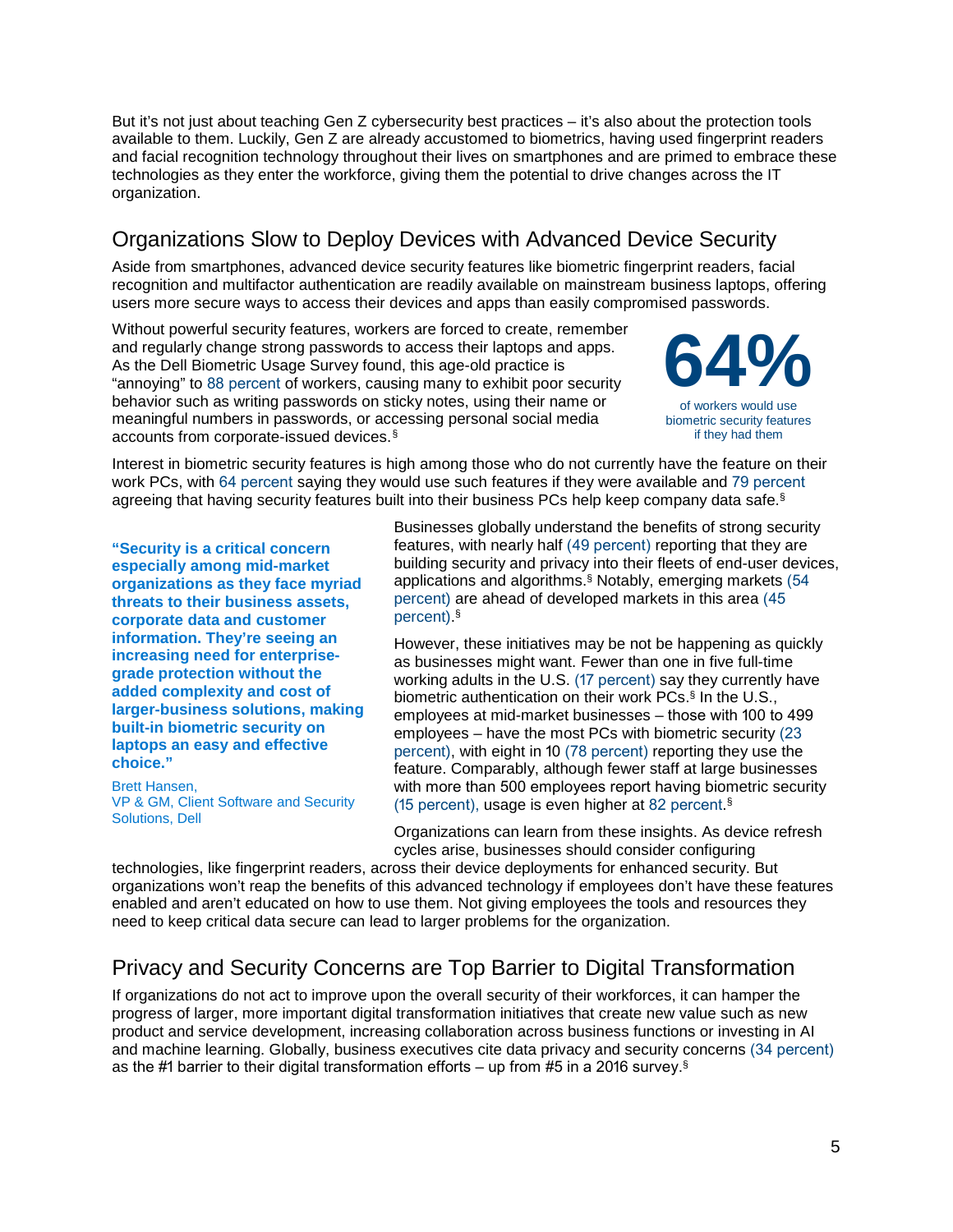When analyzing digital transformation barriers across regions, executives in APJC report that data privacy and security is the top barrier to achieving digital transformation (41 percent). <sup>4</sup> Among executives in the Americas and EMEA, that sentiment was not felt as strongly, both dropping it to their #2 concern (Americas 29 percent and EMEA 31 percent) just behind lack of budget and resources[.§](#page-4-0)



This concern is not going unnoticed. Business leaders are taking note with the majority (58 percent) of respondents claiming that cybersecurity will be

their top investment over the next one to three years as a key pillar to enable their digital business[.§](#page-4-0) However, most businesses remain behind the curve with nearly eight in 10 (78 percent) business leaders admitting digital transformation should be more widespread throughout their organization, and more than half (51 percent) believing that they'll struggle to meet changing customer demands within five years.<sup>§</sup>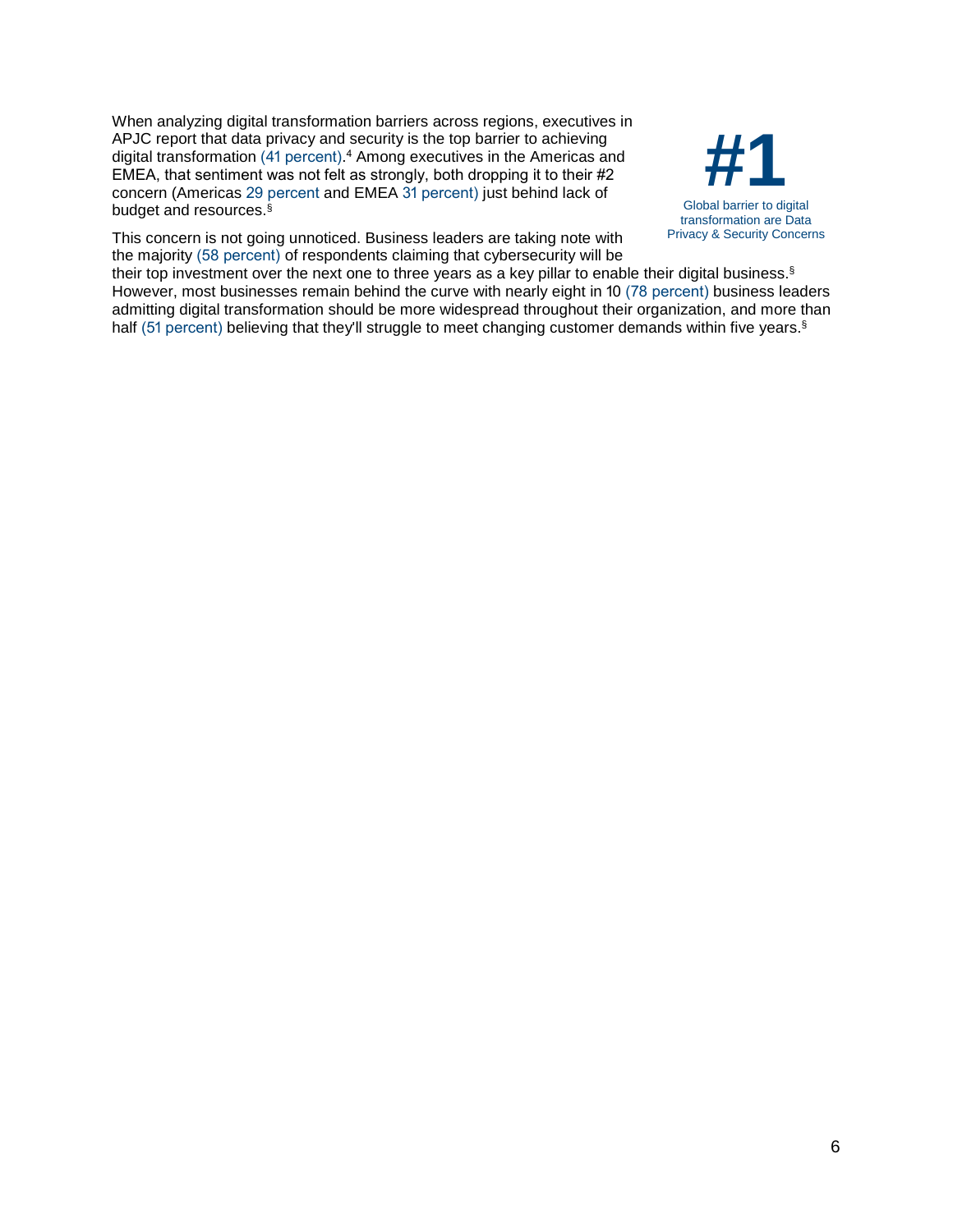# Final Takeaways

With the progress of digital transformation initiatives at risk and a severe uptick in data breaches across every industry, we are at a critical point where organizations can either act or face dangerous repercussions that can affect their businesses for years to come. To overcome the challenges security issues pose, organizations must employ a multi-pronged approach that encompasses data protection solutions, security education and training, protected devices, and secure solutions that enable digital transformation. By taking a multipronged approach to security in the workplace, organizations can empower and enable their workforces to be their most productive without interfering with workflows.

- Subscribe value to data and protect it accordingly. Develop clear policies and guidelines that define end-user data access, types of data and rules for its dissemination outside of the organization. As data continues to grow exponentially, it is essential to leverage a variety of data protection strategies across continuous availability, replication, backup, archives, etc. creating an effective data protection solution that can scale.
- Provide security training to all staff and reinforce it. It is critical that all employees understand why data security is critical at every level and how they are an important part of keeping it secure whether they're on the clock or off. Educate staff about common and unexpected scenarios where data can be compromised and how they can exhibit better security behaviors. Such trainings should begin in the onboarding process and be regularly reinforced to mitigate complacency.
- Utilize built-in security technologies. Modern business laptops can easily be equipped with fingerprint readers, smart card readers and facial recognition technology that can ease the burden of creating and updating strong passwords. Deploy integrated security features wherever available, especially as device refresh cycles arise.
- Balance advanced security and encryption with productivity. To be productive, workers need easyto-use solutions that help them get their work done, but overly complicated security measures can be a barrier, causing them to find workarounds and opening up vulnerabilities. Look for solutions that don't force a trade-off. Instead, look for ones that give a high level of assurance, while enabling end users to work more freely. In addition, regularly pulse employees to understand what obstacles they're facing and find solutions to adapt to their needs.